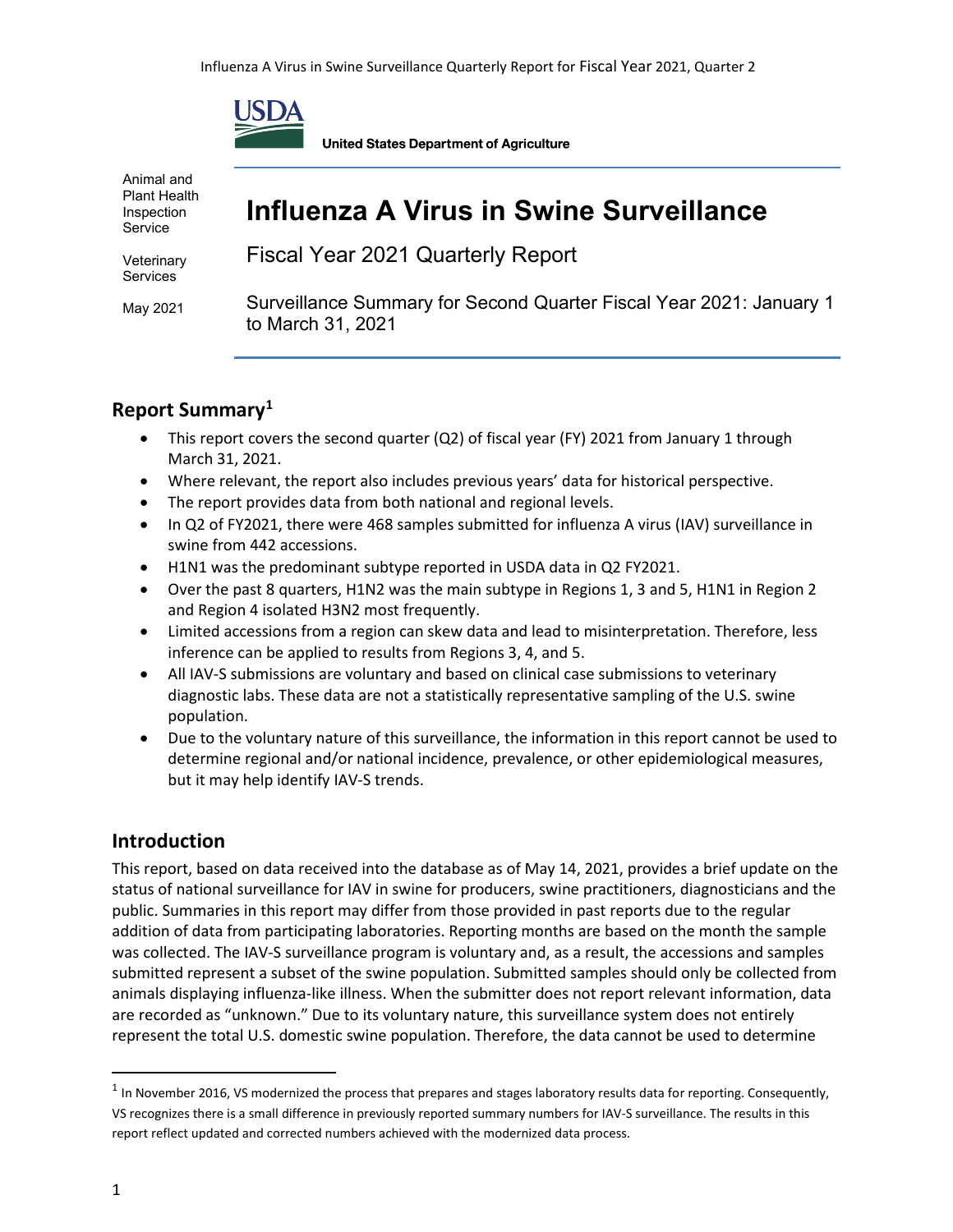IAV-S prevalence or other epidemiologic measures in the swine population. However, the data may help identify trends of influenza in swine.

A laboratory accession generally represents a set of samples collected at a single premises on a single day and received at the laboratory. While a nasal swab or lung tissue sample represents a single animal within the herd, a single oral fluid sample may represent one to two pens of animals in a herd. A positive sample status is based on the screening real-time reverse transcriptase polymerase chain reaction (rRT-PCR) on one or more samples within the accession. The subtype result is based on rRT-PCR-based subtyping assays. Virus isolation (VI) and sequencing in the NAHLN labs are only attempted on rRT-PCR positives meeting criteria with sequences deposited into GenBank, the public sequence database. On a monthly basis, USDA NVSL also performs whole genomic sequencing (WGS) on a selected subset of virus isolates received into the repository through the surveillance program and deposits those sequences into Genbank. On a quarterly basis, a phylogenetic analysis is performed by ARS influenza researchers; phylogenetic analyses are based on all successful USDA surveillance sequencing results deposited into GenBank, the public sequence database.

## **Program Updates**

Information on IAV-S and the IAV-S surveillance program, as well as previous IAV-S quarterly reports, are found at:

[https://www.aphis.usda.gov/aphis/ourfocus/animalhealth/animal-disease-information/swine-disease](https://www.aphis.usda.gov/aphis/ourfocus/animalhealth/animal-disease-information/swine-disease-information/influenza-a-virus)[information/influenza-a-virus](https://www.aphis.usda.gov/aphis/ourfocus/animalhealth/animal-disease-information/swine-disease-information/influenza-a-virus)

The focus of IAV-S surveillance remains on acquiring and analyzing contemporary viruses from sick swine for ongoing genetic studies. The National Animal Health Laboratory Network (NAHLN) has several submission options to ensure that unusual viruses identified by methods other than standardized NAHLN testing processes can be submitted into the program. An updated version of the IAV-S NAHLN testing guidelines and instruction sheet can be found at:

- Algorithm: [https://www.aphis.usda.gov/animal\\_health/animal\\_dis\\_spec/swine/downloads/appendix\\_c\\_tes](https://www.aphis.usda.gov/animal_health/animal_dis_spec/swine/downloads/appendix_c_testing_guidelines.pdf) [ting\\_guidelines.pdf](https://www.aphis.usda.gov/animal_health/animal_dis_spec/swine/downloads/appendix_c_testing_guidelines.pdf)
- Instructions: [https://www-author.aphis.usda.gov/animal\\_health/animal\\_dis\\_spec/swine/downloads/iav-s](https://www-author.aphis.usda.gov/animal_health/animal_dis_spec/swine/downloads/iav-s-algorithm-instructions.pdf)[algorithm-instructions.pdf](https://www-author.aphis.usda.gov/animal_health/animal_dis_spec/swine/downloads/iav-s-algorithm-instructions.pdf)

## **IAV-S Surveillance Objectives**

[USDA's National Surveillance Plan for Swine Influenza Virus in Pigs \(July 2010\)](https://www.aphis.usda.gov/animal_health/animal_dis_spec/swine/downloads/appendix_a_national_surv_plan.pdf) describes the current surveillance system for IAV in swine in detail. The surveillance objectives are to:

1. Monitor genetic evolution of endemic IAV in swine to better understand endemic and emerging influenza virus ecology;

2. Make influenza isolates from swine available for research and establish a data management system to facilitate genetic analysis of these isolates and related information; and

3. Select proper isolates for the development of relevant diagnostic reagents, updated diagnostic assays, and vaccine seed stock products.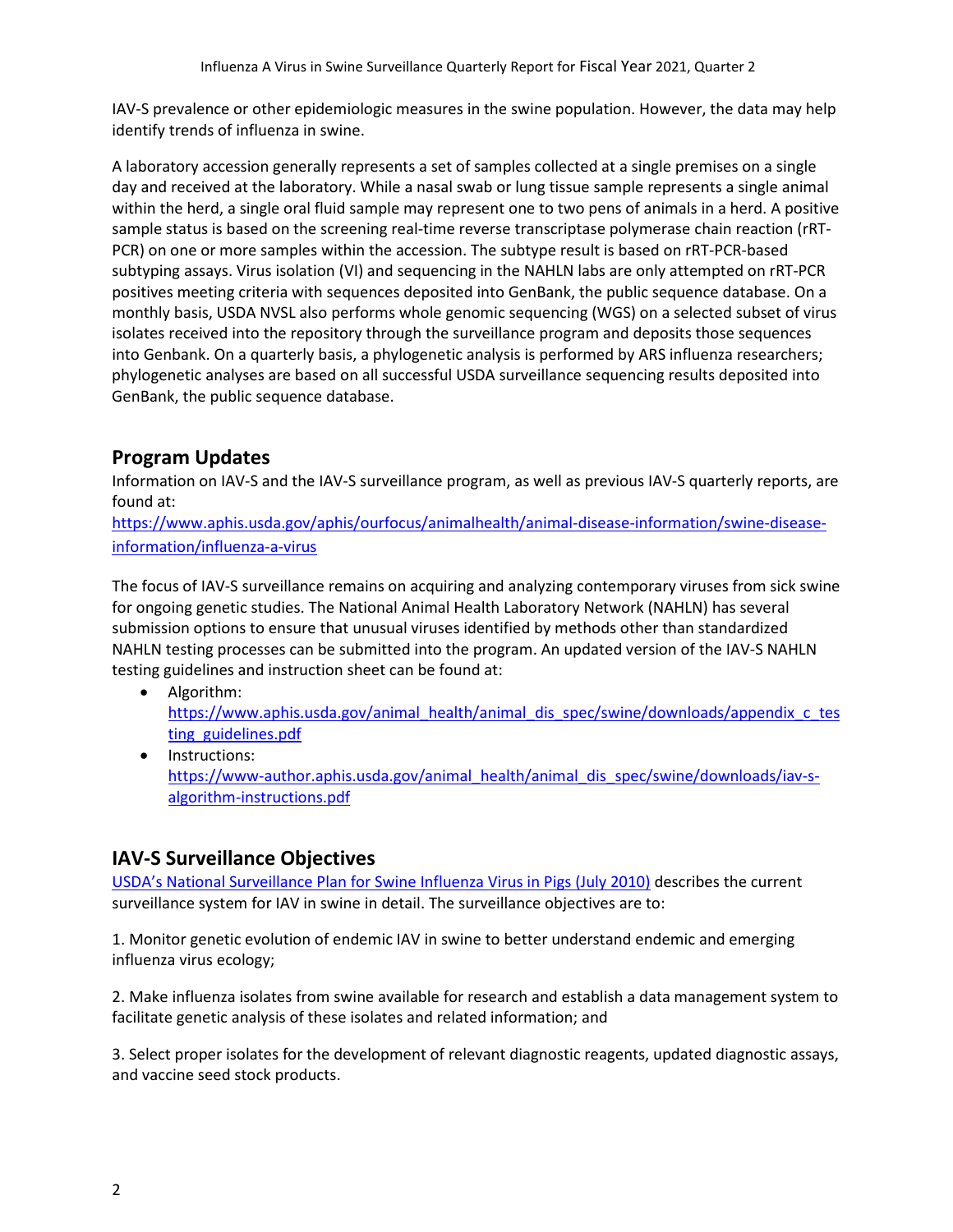## **Objective 1. Monitoring Genetic Evolution of Endemic IAV in Swine to Better Understand Endemic and Emerging Influenza Virus Ecology**

Objective 1 is met through the submission of diagnostic laboratory samples to the surveillance system, collection of the viruses that are isolated from the samples, and analysis of the hemagglutinin (HA) and neuraminidase (NA) sequences that are generated at the NAHLN laboratories. Each month, selected viruses undergo whole genomic sequencing by the National Veterinary Services Laboratories (NVSL). Phylogenic analysis of the genetic sequences submitted through the surveillance program is provided through an interagency agreement with the USDA's Agricultural Research Service (ARS) National Animal Disease Center (NADC).

## **National Surveillance Data Summary**

From FY2010 through FY2015, the total number of accessions and samples submitted increased. Changes initiated in FY2016 resulted in decreased laboratory accessions and samples, but a higher percentage of accessions resulting in a virus isolate that can be sequenced and analyzed. Through Q2 FY2021, a total of 1,100 samples have been tested from 1,006 accessions (Figure 1), with 468 samples being tested from 442 accessions in Q2. Figure 2 shows the overall trends in total accessions, rRT-PCR and VI positive accessions, and subtyped accessions.



 **Figure 1. Number of IAV laboratory accessions and samples tested in swine FY2017 through Q2 FY2021**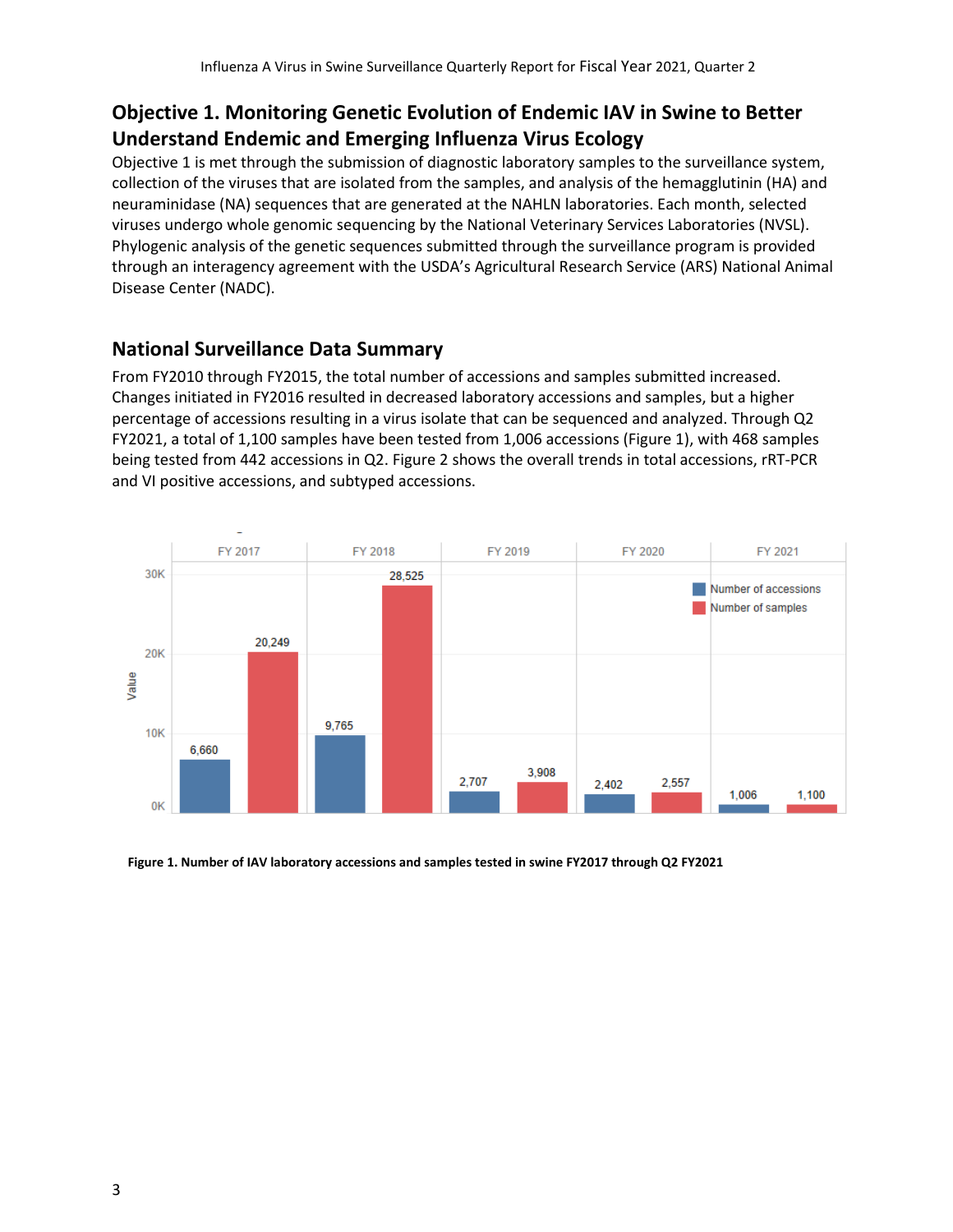

**Figure 2. Accessions submitted, subtyped accessions, rRT-PCR positive accessions, and virus isolation positive accessions over time with trend lines for IAV-S, FY2017 through Q2 FY2021**

Figure 3 shows the number of subtype detections in Q2 FY2021. The total number of samples subtyped was 231, including H1N1 (n=84), H1N2 (n=62), H3N2 (n=79), H3N1 (n=1), and mixed (n=5).

![](_page_3_Figure_4.jpeg)

Figure 4 breaks down accessions by rRT-PCR subtype from FY2017 through Q2 FY2021. H1N1 was the predominant subtype detected in 2018, 2020 and through Q2 FY2021. H1N2 was detected most often in 2017 and 2019.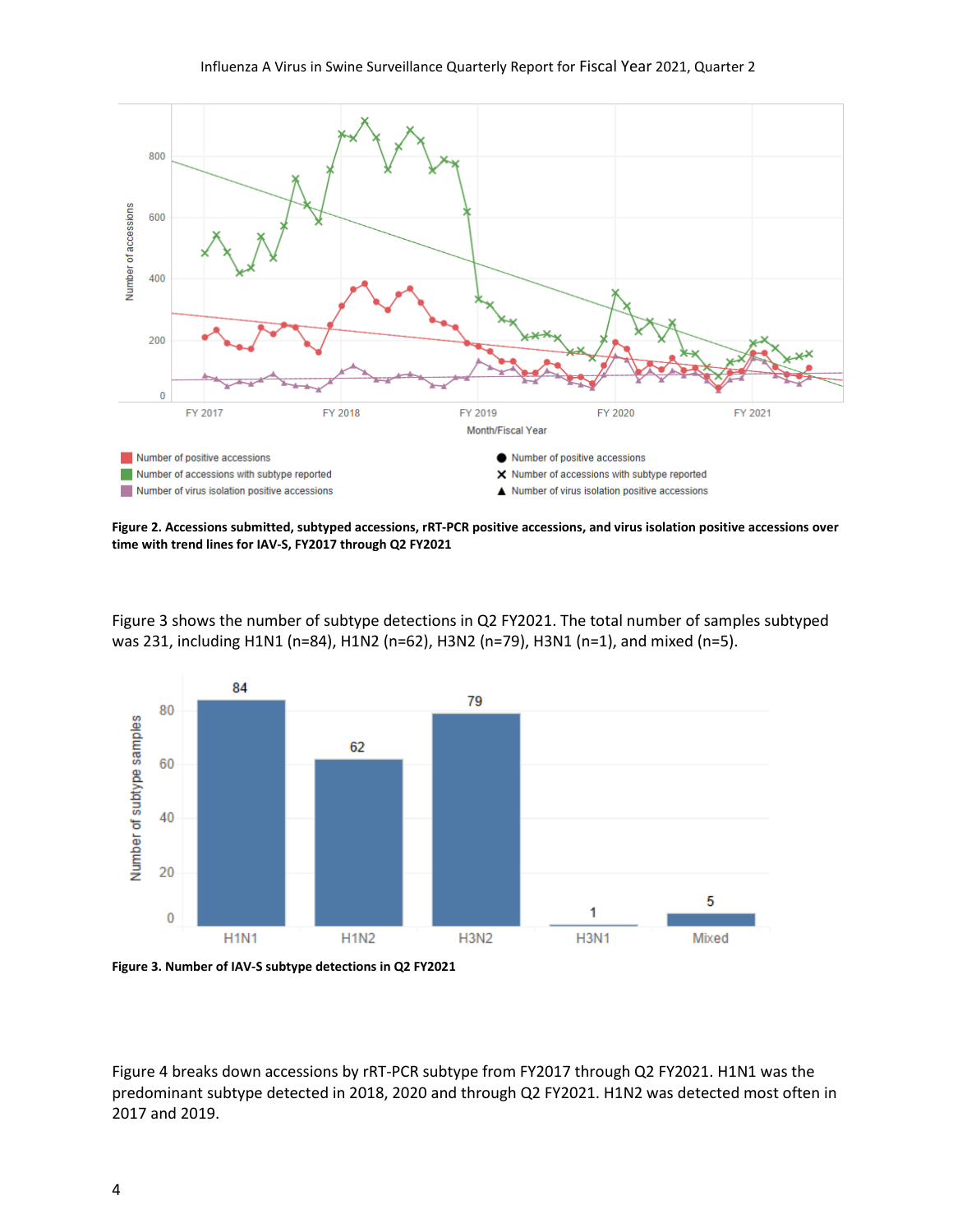#### Influenza A Virus in Swine Surveillance Quarterly Report for Fiscal Year 2021, Quarter 2

![](_page_4_Figure_1.jpeg)

**Figure 4. Breakdown of accessions by subtype rRT-PCR from FY2017 through Q2 FY2021**

Figure 5 displays the number of times VI was conducted in blue, the number of times VI was conducted and was positive in purple, and the number of viral isolates submitted to GenBank in green. Since the implementation of the June 2016 modifications to the program, almost all VIs attempted now yield a virus and the sequences are submitted to Genbank for analysis.

![](_page_4_Figure_4.jpeg)

**Figure 5. Number of virus isolations attempted, positive virus isolations, and GenBank submissions from FY2017 through Q2 FY2021**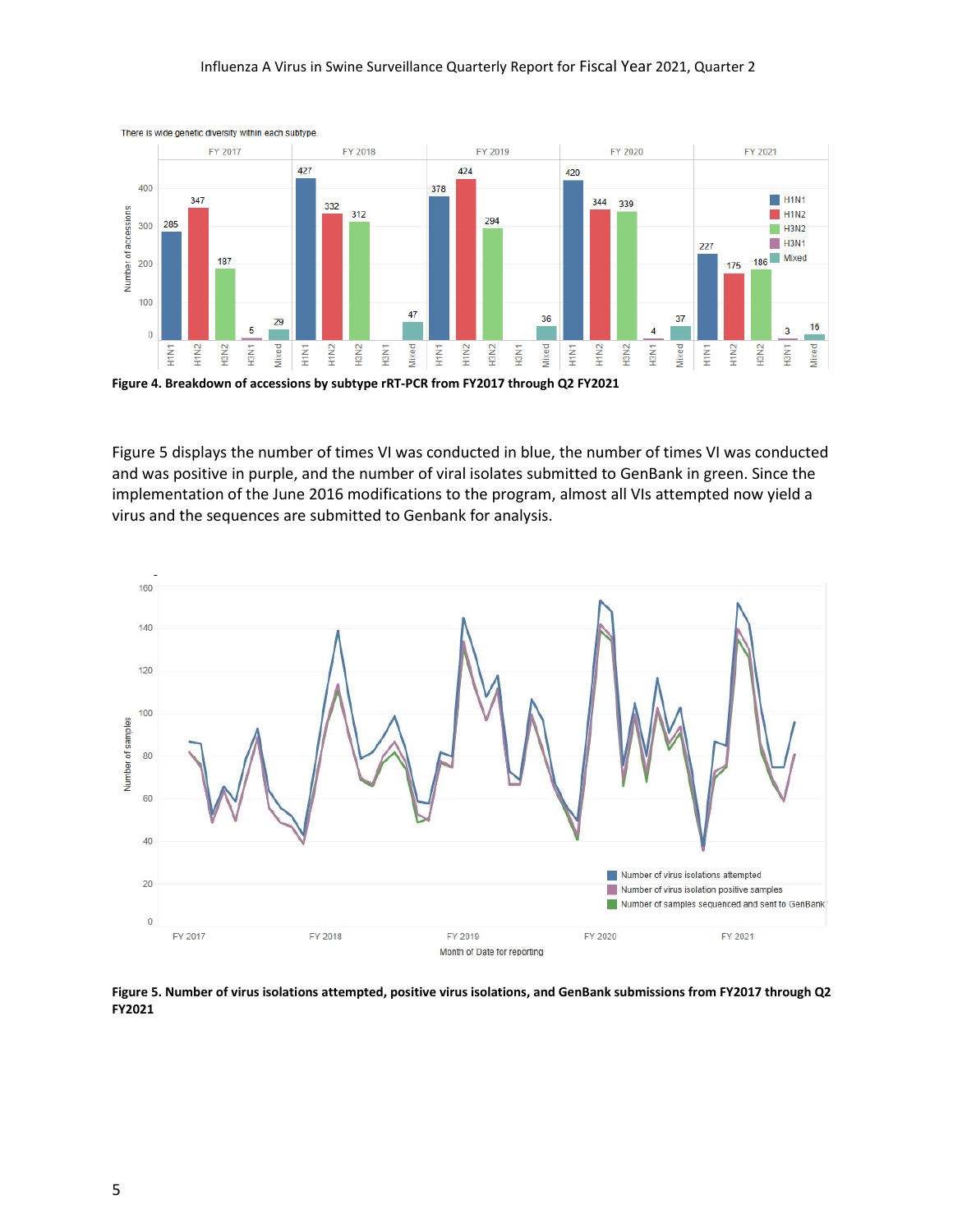Laboratory accessions were evaluated by age-class for the second quarter. The most common subtype isolated among the nursery class was H1N1. Among the suckling age class, H1N1 and H1N2 were the predominant isolated subtypes. The sow/boar class had limited testing, with one isolate of H3N2 reported. Among isolates for which the age class was unknown or not recorded, H1N2 was the predominant subtype. The grow/finish class had H3N2 isolated the most. (Table 1). Excluding specimen types with less than 10 percent of total submissions, lung samples were the most successful at providing positive virus isolation and submission to GenBank (Table 2).

| <b>Age Class (group)</b> | <b>Number</b><br>of H1N1 | <b>Number</b><br>of H1N2 | <b>Number of</b><br><b>H3N1</b> | <b>Number</b><br>of H3N2 | <b>Number</b><br>of Mixed |
|--------------------------|--------------------------|--------------------------|---------------------------------|--------------------------|---------------------------|
| <b>Suckling</b>          | 21                       | 21                       |                                 | 20                       |                           |
| <b>Nursery</b>           | 36                       | 22                       |                                 | 32                       |                           |
| Sow/Boar                 | 0                        |                          |                                 |                          |                           |
| Not Recorded/Unknown     | 8                        | q                        |                                 | 4                        |                           |
| Grow/Finish              | 18                       | 10                       |                                 | 22                       |                           |

#### **Table 1. Number of positive accessions tested for IAV-S by age class and viral subtype, Q2 FY2021**

#### **Table 2. Number of positive accessions\* tested for IAV-S by specimen type and by viral subtype, Q2 FY2021**

| <b>Specimen</b><br><b>Type</b><br>(group) | Number of<br>accessions<br>with<br>subtype<br>reported | <b>Percent of</b><br>subtyped<br>accessions<br>with<br>positive<br>virus<br>isolation | <b>Number</b><br>of H1N1 | <b>Number</b><br>of H1N2 | <b>Number</b><br>of H3N1 | <b>Number</b><br>of H3N2 | <b>Number</b><br><b>of</b><br><b>Mixed</b> | Number of<br>samples<br>sequenced<br>and sent to<br><b>GenBank</b> |
|-------------------------------------------|--------------------------------------------------------|---------------------------------------------------------------------------------------|--------------------------|--------------------------|--------------------------|--------------------------|--------------------------------------------|--------------------------------------------------------------------|
| Lung                                      | 222                                                    | 76%                                                                                   | 82                       | 57                       | $\mathbf{1}$             | 77                       | 5                                          | 201                                                                |
| Nasal or<br>Nasal Swab                    |                                                        | 83%                                                                                   | 2                        | 3                        | $\Omega$                 | $\mathcal{P}$            | 0                                          | 6                                                                  |
| <b>Oral Fluids</b>                        | $\overline{2}$                                         | 100%                                                                                  | 0                        | $\overline{2}$           | $\Omega$                 | $\Omega$                 | $\Omega$                                   | $\overline{2}$                                                     |

\*Accessions may include samples with multiple specimen types. In these cases, individual accessions are counted in more than one specimen type category.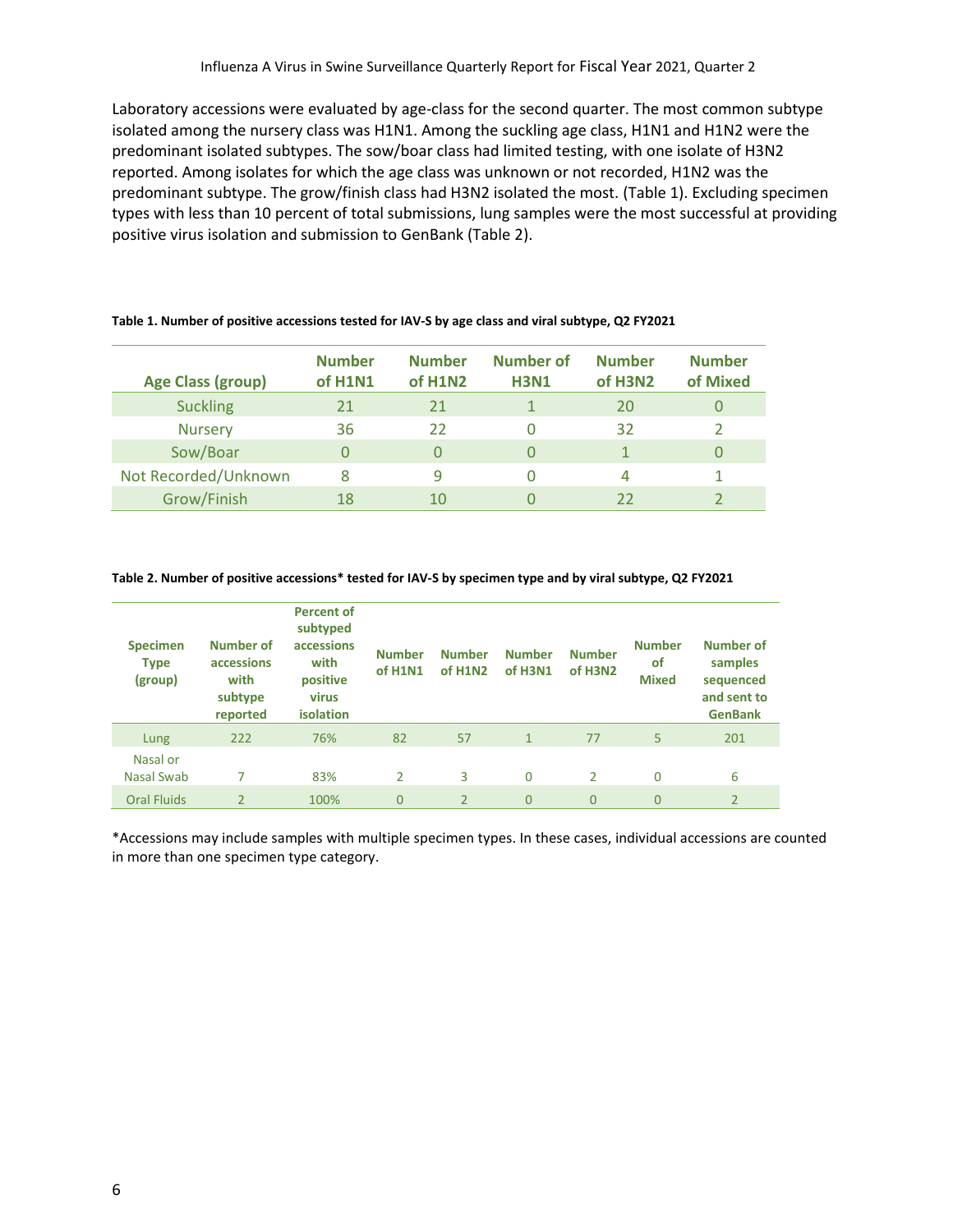## **Regional surveillance data**

In this section, we present data in five different regions (Figure 6). These regions are based on former USDA administrative districts only and do not represent specific industry distribution. Submissions are voluntary, as is any identifying information accompanying the submission (except the State of animal origin), and therefore no sampling strategies can be applied to the regions.

![](_page_6_Picture_3.jpeg)

**Figure 6. A map of the regions for national IAV-S surveillance**

| Table 3. Summary of predominant subtypes by region in a 1 year window from April 2020 through |
|-----------------------------------------------------------------------------------------------|
| <b>March 2021.</b>                                                                            |

| Region         | <b>Total number</b><br>HA/NA pairs* | Most Predominant HA/NA subtype           |
|----------------|-------------------------------------|------------------------------------------|
| $\mathbf{1}$   | 117                                 | H3N2 (H3-Cluster IV-A / N2-2002) (n=40)  |
|                |                                     | H1N2 (H1-Delta2 / N2-1998) (n=31)        |
|                |                                     | H1N1 (H1-Gamma / N1-Classical) (n=20)    |
|                |                                     | H1N1 (H1-Pandemic / N1-Pandemic) (n=12)  |
| $\overline{2}$ | 779                                 | Most diversity of all regions            |
|                |                                     | H1N1 (H1-Gamma / N1-Classical) (n=226)   |
|                |                                     | H1N2 (H1-Delta2 / N2-1998) (n=143)       |
|                |                                     | H3N2 (H3-Cluster IV-A / N2-2002) (n=124) |
|                |                                     | H3N2 (H3-2010.1 / N2-2002) (n=76)        |
| 3              | 81                                  | H1N1 (H1-Pandemic / H1-Pandemic) (n=17)  |
|                |                                     | H3N2 (H3-2010.1 / N2-2002) (n=16)        |
|                |                                     | H1N2 (H1-Delta2 / N2-1998) (n=9)         |
|                |                                     | H1N2 (H1-Delta1b / N2-2002) (n=8)        |
| 4              | 63                                  | H3N2 (H3-2010.1 / N2-2002) (n=15)        |
|                |                                     | H1N1 (H1-Gamma / N1-Classical) (n=12)    |
| 5              | 18                                  | Low participation                        |
|                |                                     | H1N2 (H1-Alpha / N2-2002) (n=6)          |
|                |                                     | H3N2 (H3-2010.1 / N2-2002) (n=5)         |
|                |                                     |                                          |

#### **Most Predominant HA/NA phylo-types overall:**  H1N1 (H1-Gamma / N1-Classical) (n=226) H1N2 (H1-Delta2 / N2-1998) (n=143) H3N2 (H3-Cluster IV-A / N2-2002) (n=124)

H3N2 (H3-2010.1 / N2-2002) (n=76)

\*HA/NA pairs are included in count if they comprise over 10% and more than 5 observations from a region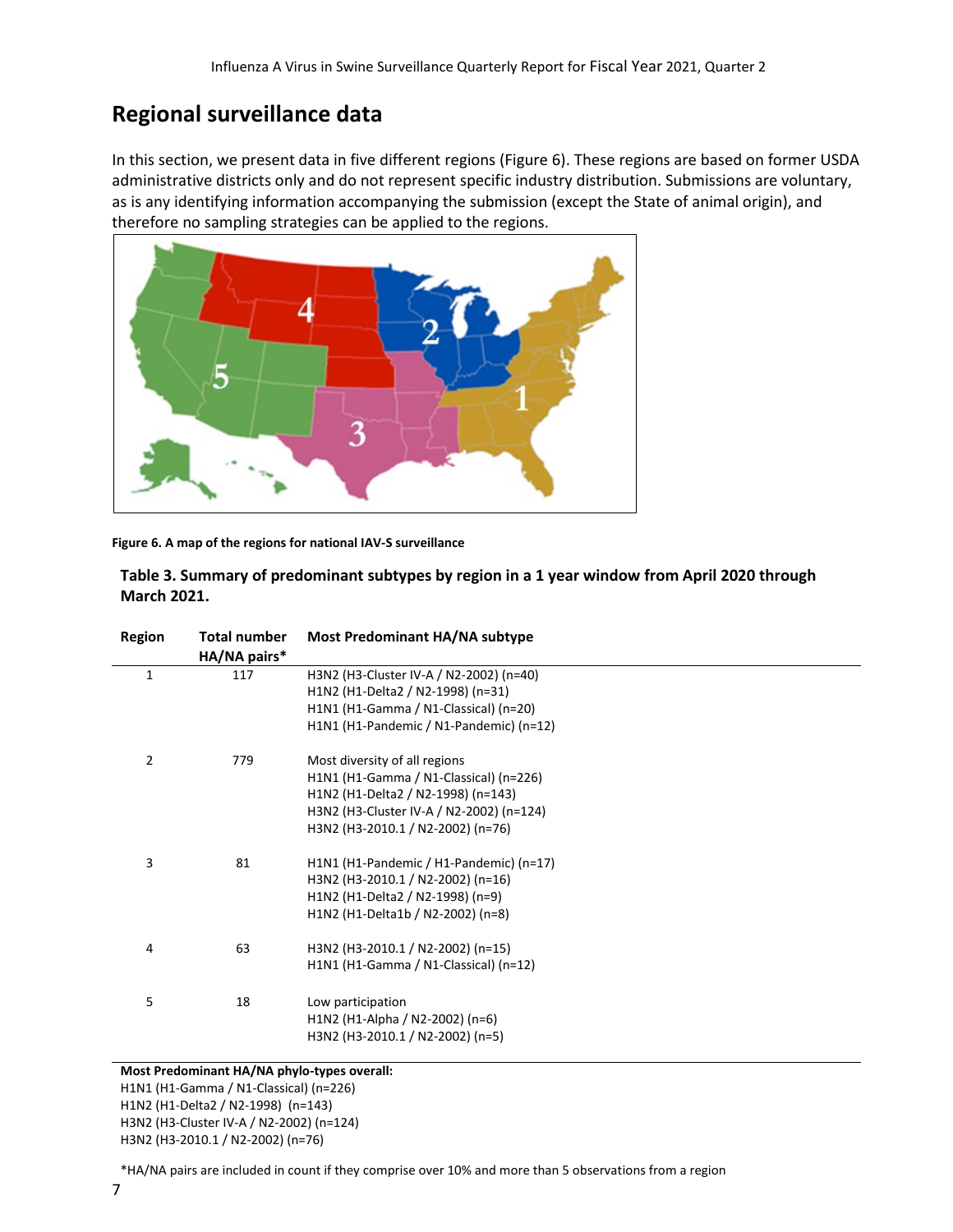## **Summary of Regional Data from ARS**

Figure 7 shows the distribution of rRT-PCR subtyped accessions among the five regions for Q2 FY2019 through Q2 FY2021. Regions 1, 3 and 5 demonstrate H1N2 as the predominant subtype, Region 2 demonstrates H1N1 as predominant and Region 4 isolated H3N2 most frequently. For regions recorded as "unknown," H1N2 was the only subtype found with an n of 1.

![](_page_7_Figure_3.jpeg)

**Figure 7. Distribution of rRT-PCR subtyped accessions among the five regions Q2 FY2019 through Q2 FY2021**

## **Regional phylogenetic analysis**

#### **Phylogenetic analysis of sequences from the IAV-S surveillance system**

Phylogenetic analysis of gene sequences of IAV in swine is conducted to further examine the genetic changes that occur in HA, NA, and Matrix (M) genes of this rapidly changing virus. Through collaboration with ARS, a dataset<sup>[2](#page-7-0),[3](#page-7-1)</sup> of 200 isolates with published sequences in GenBank was characterized by phylogenetic analysis for the Q2 FY2021 report. This analysis provides information on the genetic diversity and evolution patterns of influenza in swine and allows for inferences about population and/or vaccine immunity.

The following series of bar charts parse the data into an approximately 2-year window by quarters and subtypes for each region, followed by charts further describing the phylogenetic clades of H1 and H3 subtypes. Regional charts depicting the various combinations of HA and NA are in Appendix 1.

<span id="page-7-0"></span><sup>&</sup>lt;sup>2</sup> Participating NAHLN labs included M gene sequencing in their testing until July 2016 because the 2009 H1N1 M gene was the predominant circulating gene.

<span id="page-7-1"></span><sup>&</sup>lt;sup>3</sup> The ARS dataset is comprised of IAV-S surveillance isolate sequences that were posted in Genbank. This represents only a subset of the complete IAV-S surveillance dataset that includes PCR diagnostic test-based results as well as sequencing results. Therefore, ARS dataset results, such as subtype percentages, differ from the complete IAV-S dataset results provided in other sections of this report.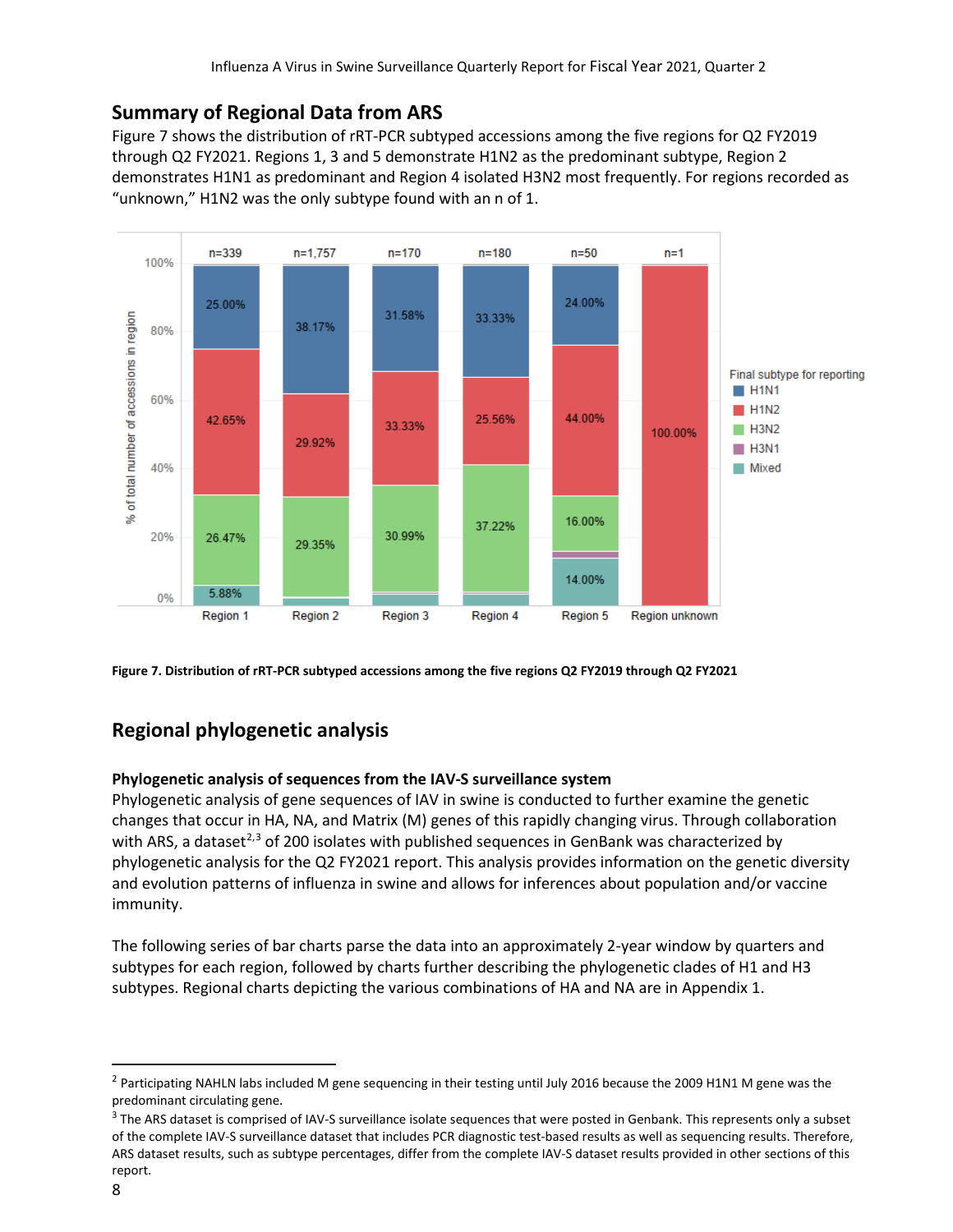![](_page_8_Figure_1.jpeg)

**Figure 8. Temporal distribution of Influenza A virus subtype by region for Q3 FY2019 to Q2 FY2021**

Figure 8 demonstrates the four subtypes H1N1, H1N2, H3N1 and H3N2 across the five regions. Regions 1 and 2 reported the most submissions, with a mixture of mostly H1N1, H1N2, and H3N2. Limited accessions from a region can skew data and lead to misinterpretation and therefore, less inference can be applied to results from Regions 3, 4, and 5.

#### **National phylogenetic HA gene information**

HA genes from H1 subtype viruses are classified as alpha, beta, gamma, delta-1, delta-2, or pandemic H1N1 2009 (H1N1pdm09) phylogenetic clades based on a previously published nomenclature system. Similarly, H3 subtype viruses are classified as Cluster IV, Cluster IV-A, Cluster IV-B, Cluster IV-C, Cluster IV-D, Cluster IV-E, Cluster IV-F, or human-like. In Q2 FY2021: H1-Gamma remained the predominant H1 (Figure 9); H1- LAIV/N1-MN99 observed in North Carolina; and H1-delta1b/N2-TX98 was observed in Nebraska.

![](_page_8_Figure_6.jpeg)

**Figure 9. Temporal distribution of H1 phylogenetic clades by region for Q3 FY2019 to Q2 FY2021**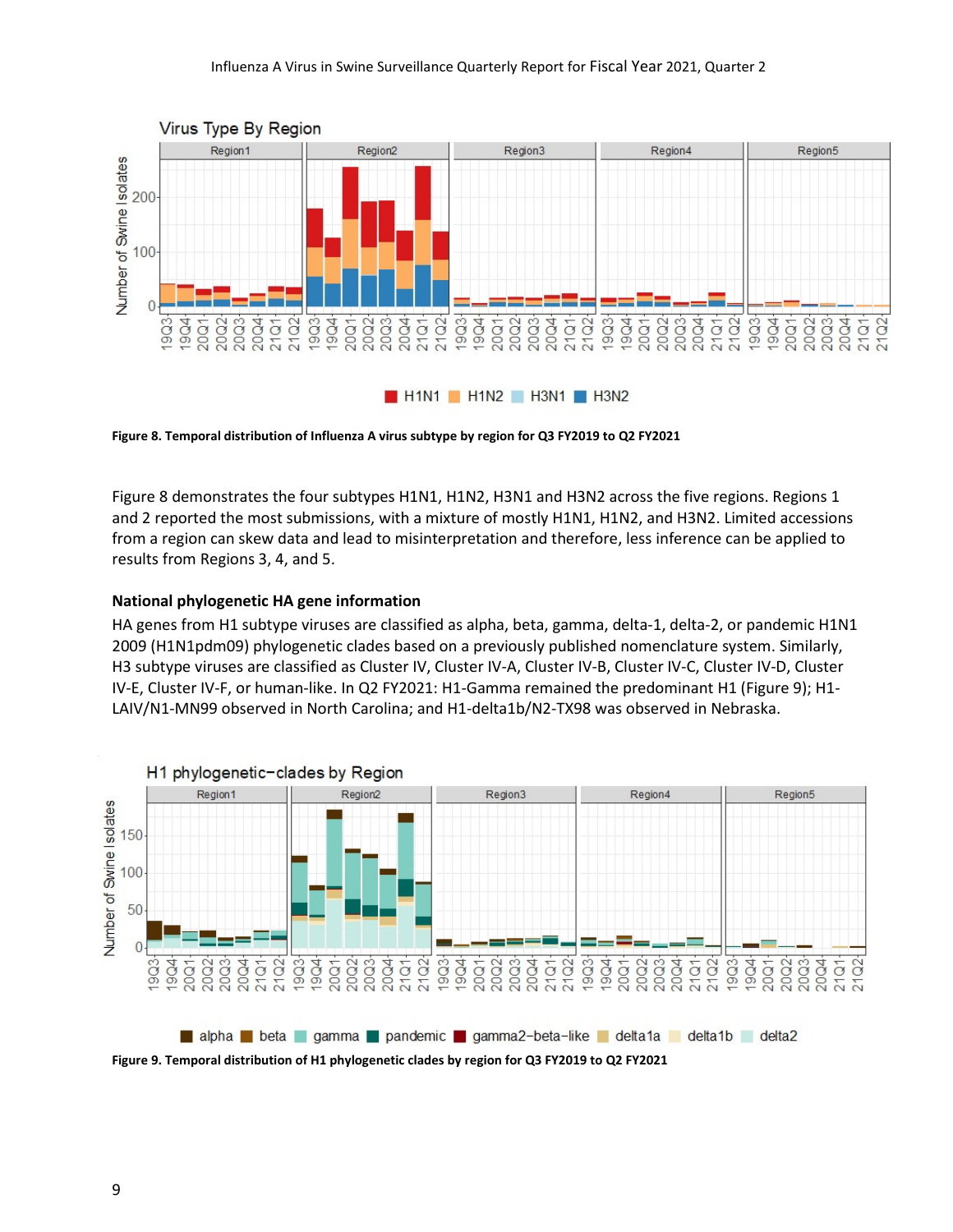In Q2 FY2021: H3-Cluster IV-A was the predominant H3 (Figure 10); only one observation of H3-2010.2/N2- 2016; and H3-Cluster I/N2-TX98 observed in Illinois and Iowa.

![](_page_9_Figure_2.jpeg)

**Figure 10. Temporal distribution of H3 phylogenetic clades by region for Q3 FY2019 to Q2 FY2021**

#### **National phylogenetic NA gene information**

Whole genome sequencing with HA/NA pairs with internal gene lineages were still pending at the time this report was created.

## **Objective 2. Make Influenza Isolates from Swine Available for Research and**

## **Establish a Data Management System to Facilitate Genetic Analysis of these**

#### **Isolates and Related Information**

A primary goal of IAV swine surveillance is to share selected virus isolates obtained through the surveillance system with public health, animal health, and academic researchers to facilitate genetic analysis and research on viruses of interest. The NVSL Diagnostic Virology Laboratory maintains a repository of the viruses submitted into the surveillance system and provides these viruses upon request.

In Q2 FY2021, the NVSL Diagnostic Virology Laboratory provided 48 isolates to four academic institutions, two government requestors, and 1 pharmaceutical requestor. NVSL received 298 isolates into the repository in Q2 FY2021. Table 4 reports the total number of virus isolates received into the repository each year from FY2014 through Q2 of FY2021. Table 5 reports the total number of isolates available in the repository by subtype for sharing.

| Virus isolates in the repository |       |  |
|----------------------------------|-------|--|
| <b>FY2021</b>                    | 617   |  |
| <b>FY2020</b>                    | 1,074 |  |
| FY2019                           | 1,055 |  |
| <b>FY2018</b>                    | 994   |  |
| <b>FY2017</b>                    | 844   |  |
| FY2016                           | 1,046 |  |
| <b>FY2015</b>                    | 883   |  |
| <b>FY2014</b>                    | 765   |  |
| <b>TOTAL TO DATE</b>             | 7.278 |  |

| Table 4. Virus isolates received in repository |  |  |
|------------------------------------------------|--|--|
|                                                |  |  |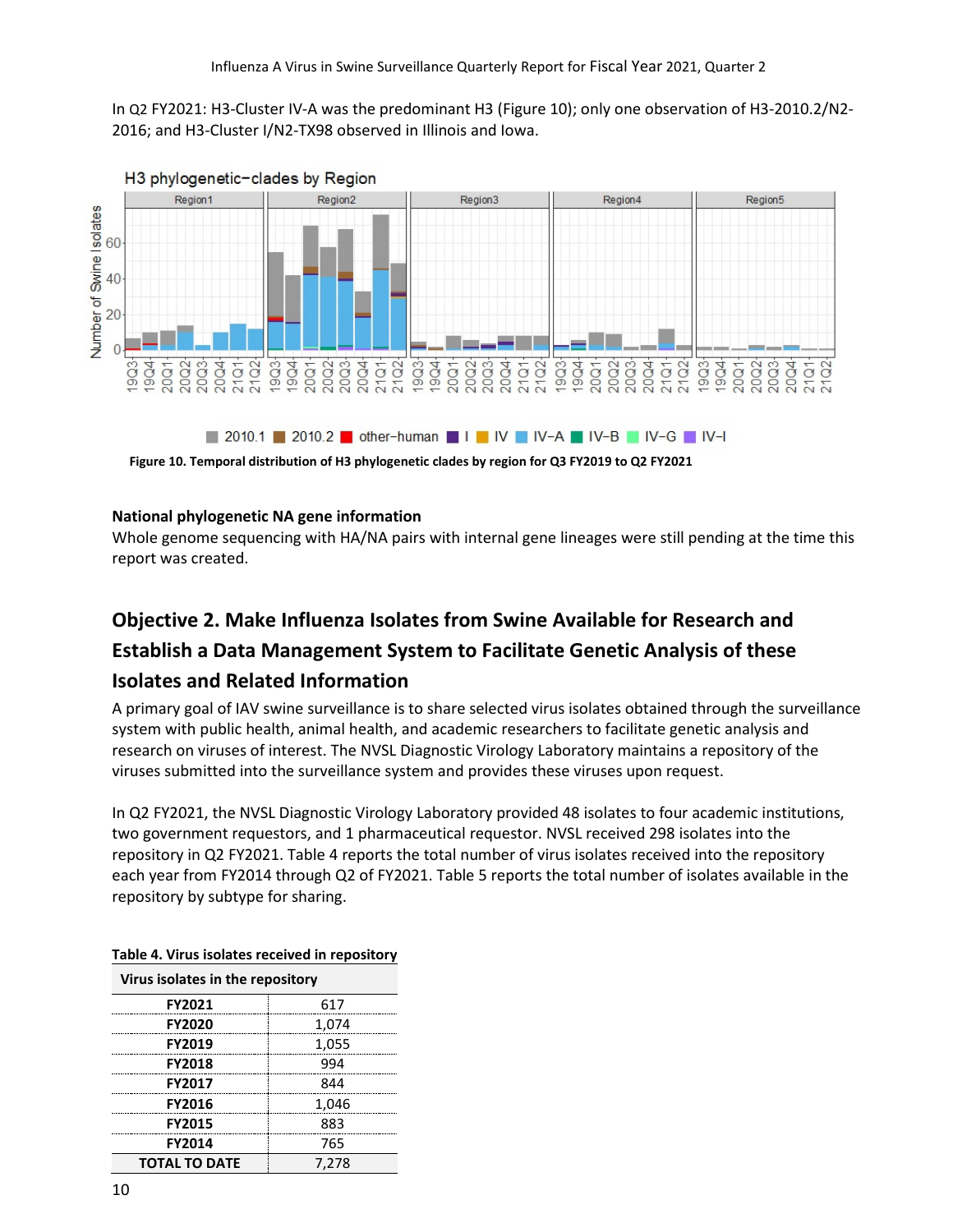| Table 5. Total number of subtyped          |       |  |
|--------------------------------------------|-------|--|
| isolates available through repository from |       |  |
| 2009-Present                               |       |  |
| Subtyped isolates available through        |       |  |
| repository                                 |       |  |
| <b>H3N2</b>                                | 2,462 |  |
| <b>H3N1</b>                                | 22    |  |
| <b>H1N1</b>                                | 3,173 |  |
| <b>H1N2</b>                                | 2,941 |  |
| Mixed                                      | 302   |  |
| <b>TOTAL</b>                               | 8.900 |  |

# **Table 5. Total number of subtyped**

## **Objective 3. Select Proper Isolates for Development of Relevant Diagnostic**

## **Reagents, Updating Diagnostic Assays, and Vaccine Seed Stock Products**

USDA makes IAV-S isolates available in the public domain for further research. ARS-NADC conducts research on isolates obtained from the repository and sequences generated from the surveillance system. Genetic sequencing from the USDA program that is reported to GenBank is available for private corporations, government entities, academia, and other scientific community partners for research and vaccine strain selection and efficacy testing. NVSL and ARS staff are consulted as subject matter experts when necessary.

## **Conclusion**

The IAV voluntary surveillance system in swine continues to provide insight into the genetic makeup of circulating influenza A virus in limited populations of commercial pigs. Genetic information and virus isolates are made publicly available for further research and possible vaccine strain selection and efficacy testing. Influenza A virus in swine remains a dynamic virus with high levels of genetic variability in the hemagglutinin and neuraminidase genes.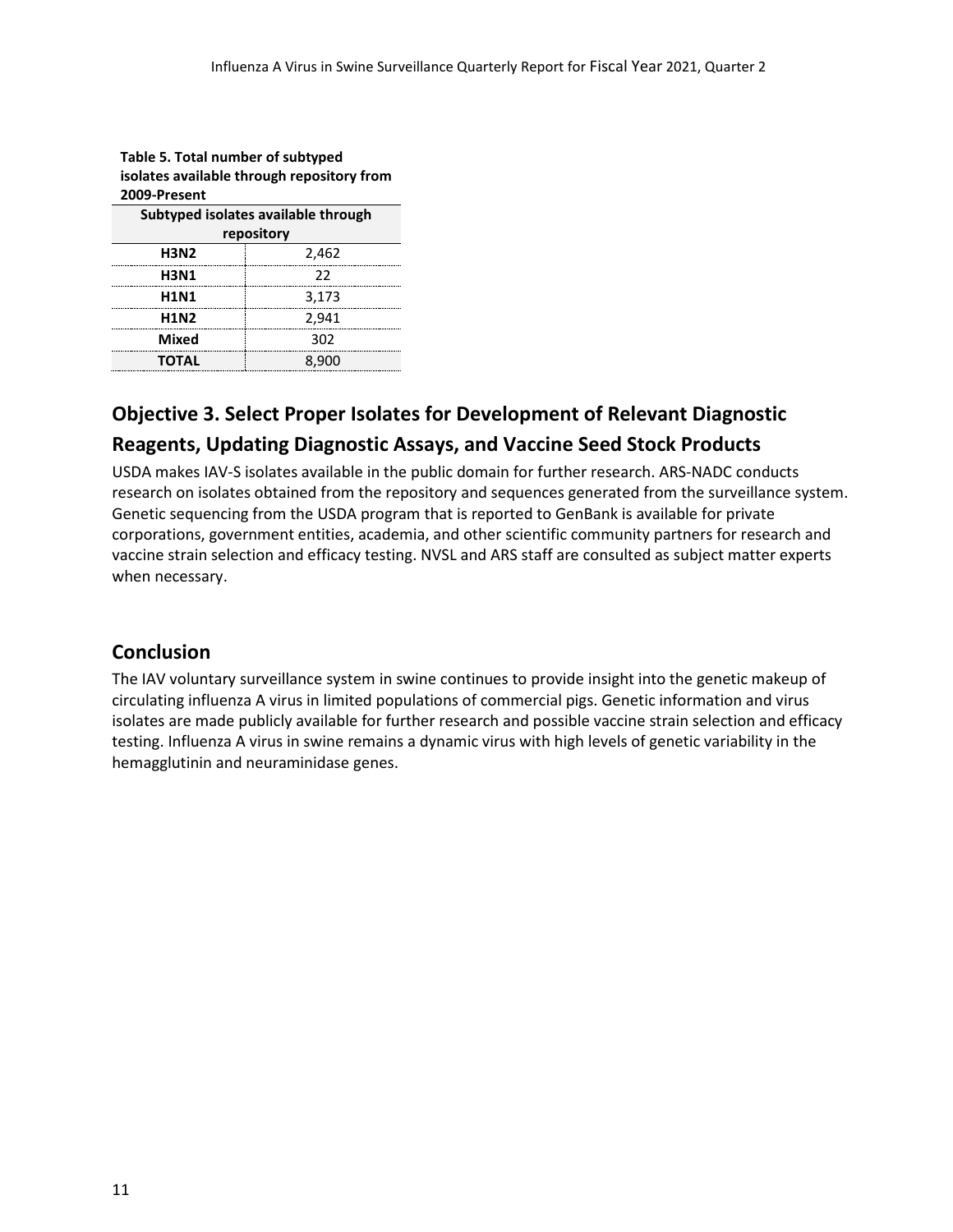#### **Appendix 1. Regional Charts of HA and NA Combinations by Percentage**

The following charts present the percentages of combinations of HA and NA on the national and regional scales based on ARS-NADC phylogenetic analyses. The results are reported from April 2020 through March 2021. These "heat maps" represent the percentage of combinations by using a color gradient where a deeper gradient color represents a greater percentage occurrence for a particular HA-NA combination. HA clusters are listed on the left vertical axis of the chart and NA clusters are listed on the bottom horizontal axis. Line up the HA cluster with the corresponding NA cluster to determine the occurrence of that particular combination.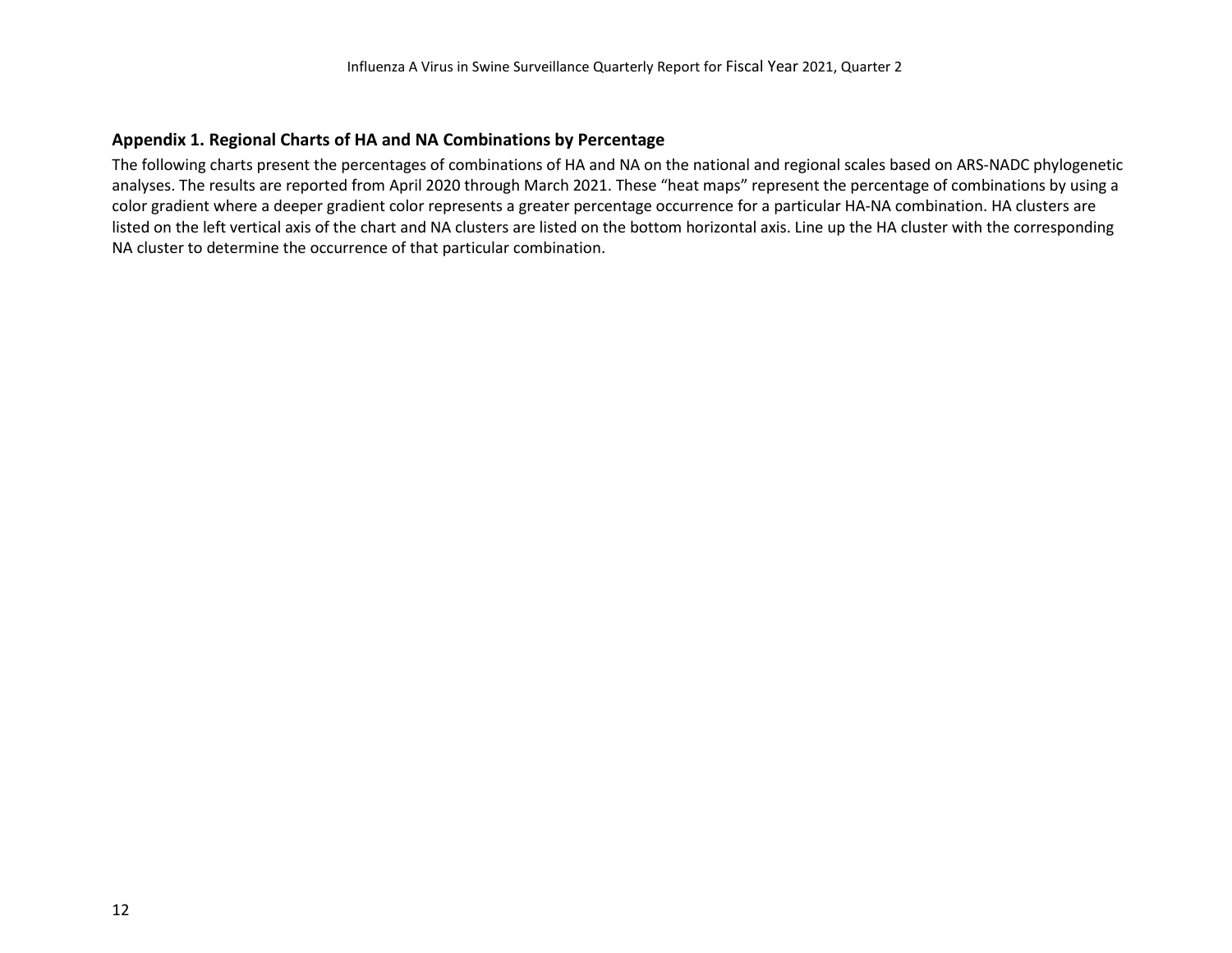![](_page_12_Picture_1.jpeg)

Region 1

Percentage of HA and NA combinations - Apr 2020 to Mar 2021  $H3.IV - A$ 34.5  $0.9$ 26.7 H1.delta2 percent  $0.9$  $10.3$ 30 20  $0.9$  $10$  $\bf{0}$  $17.2$ H1.gamma  $0.9$  $4.3$  $3.4$ H1.alpha N2.1998+ N1.Classical<sup>+</sup> N1.Pandemic-N1.MN99-N2.2002 NA clade

Total HA & NA combinations - 116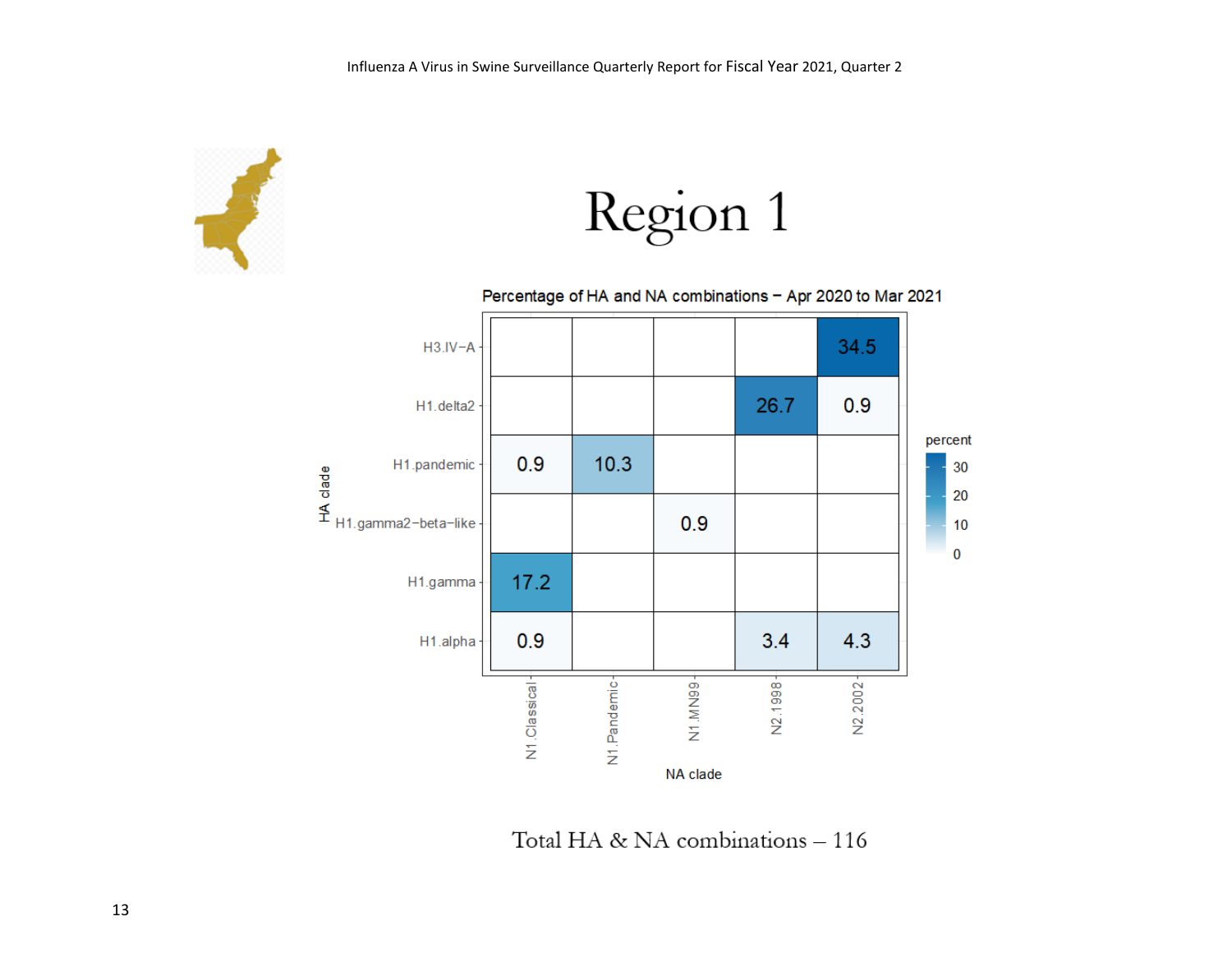![](_page_13_Picture_1.jpeg)

Region 2

Percentage of HA and NA combinations - Apr 2020 to Mar 2021

![](_page_13_Figure_4.jpeg)

Total HA & NA combinations - 726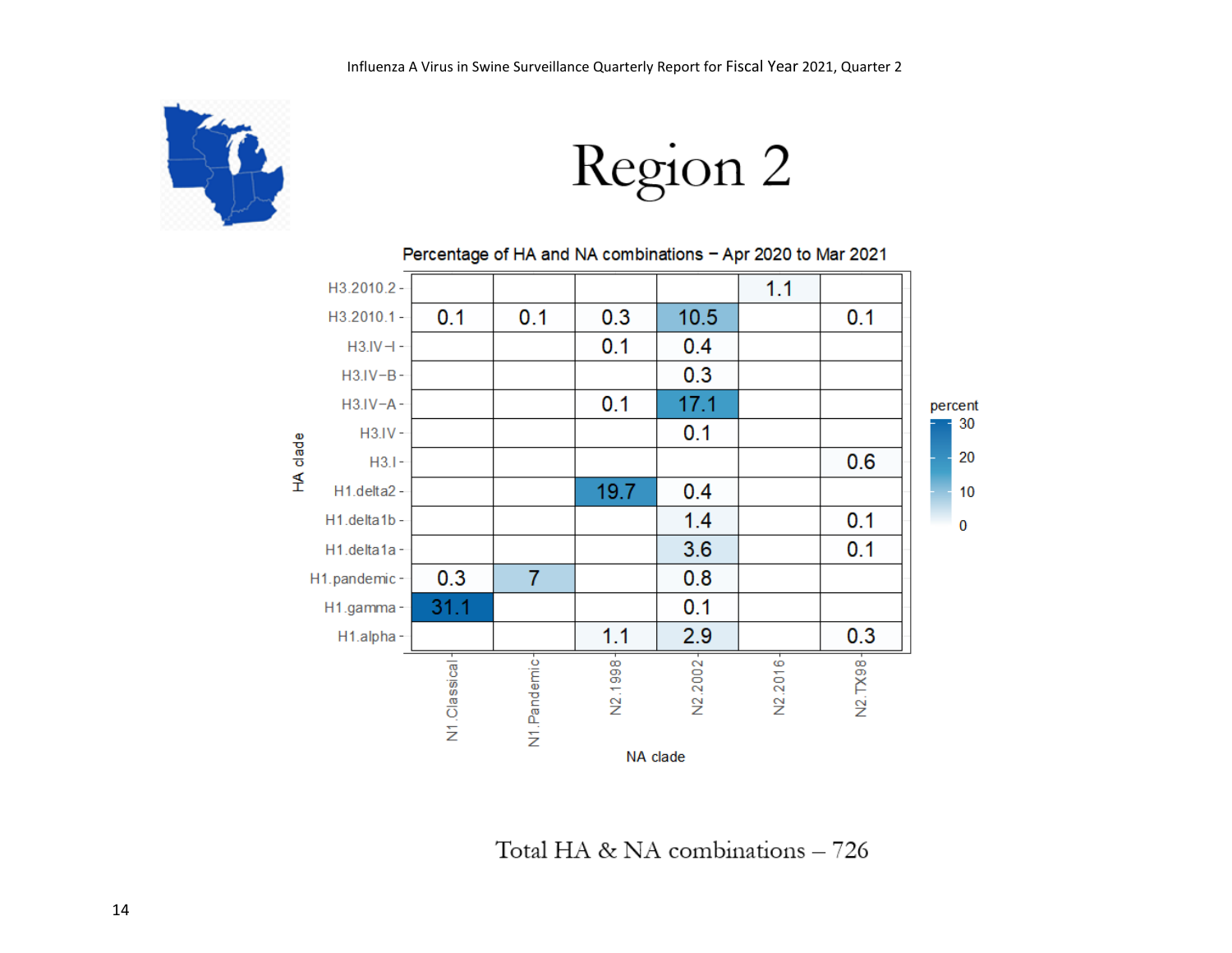![](_page_14_Picture_1.jpeg)

Region 3

#### Percentage of HA and NA combinations - Apr 2020 to Mar 2021

![](_page_14_Figure_4.jpeg)

Total HA & NA combinations - 79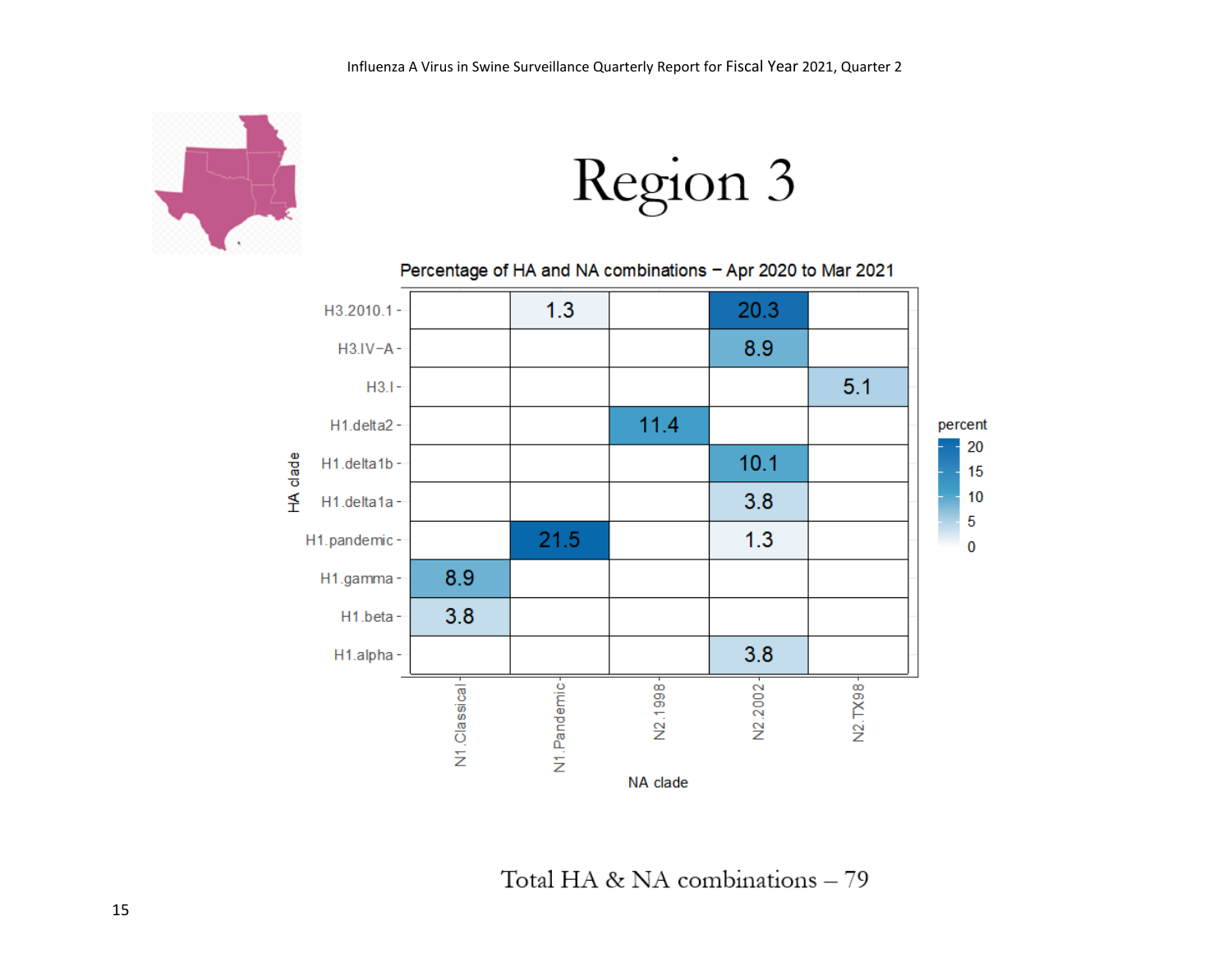![](_page_15_Picture_1.jpeg)

![](_page_15_Figure_2.jpeg)

Percentage of HA and NA combinations - Apr 2020 to Mar 2021

![](_page_15_Figure_4.jpeg)

Total HA & NA combinations - 51